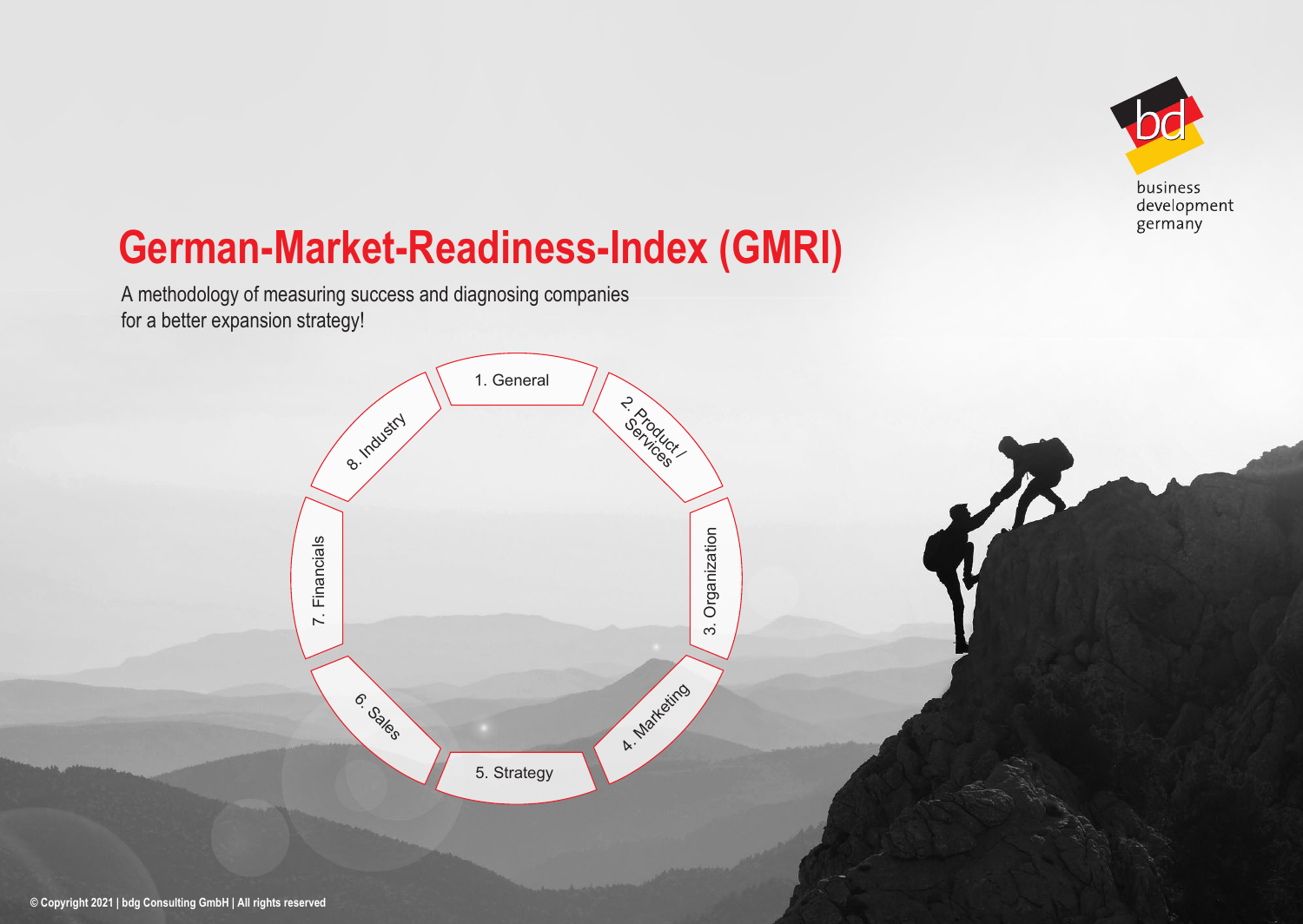### **THE GMRI PRINCIPLE**

Our process for a systematic approach

Experience, our experts have developed a method to define the **degree of market entry readiness** into the German market.

The core of this is a interview-based questionnaire that concerns key-areas of the company and it's ability to expand to the target market. For every category there are approximately 20 questions that are scored by points and counterscored by a BDG-auditor.

The results are then weighted against our internal database and the scores are built.

The sum is the **GMRI score** that will give valuable information for the BDG team to start the work.

Often this method is used at the beginning of a project to objectively define the starting point. With this 'anamnesis' the experienced BDG-consultants know where to support the strongest and how to guide the process perfectly from day one.





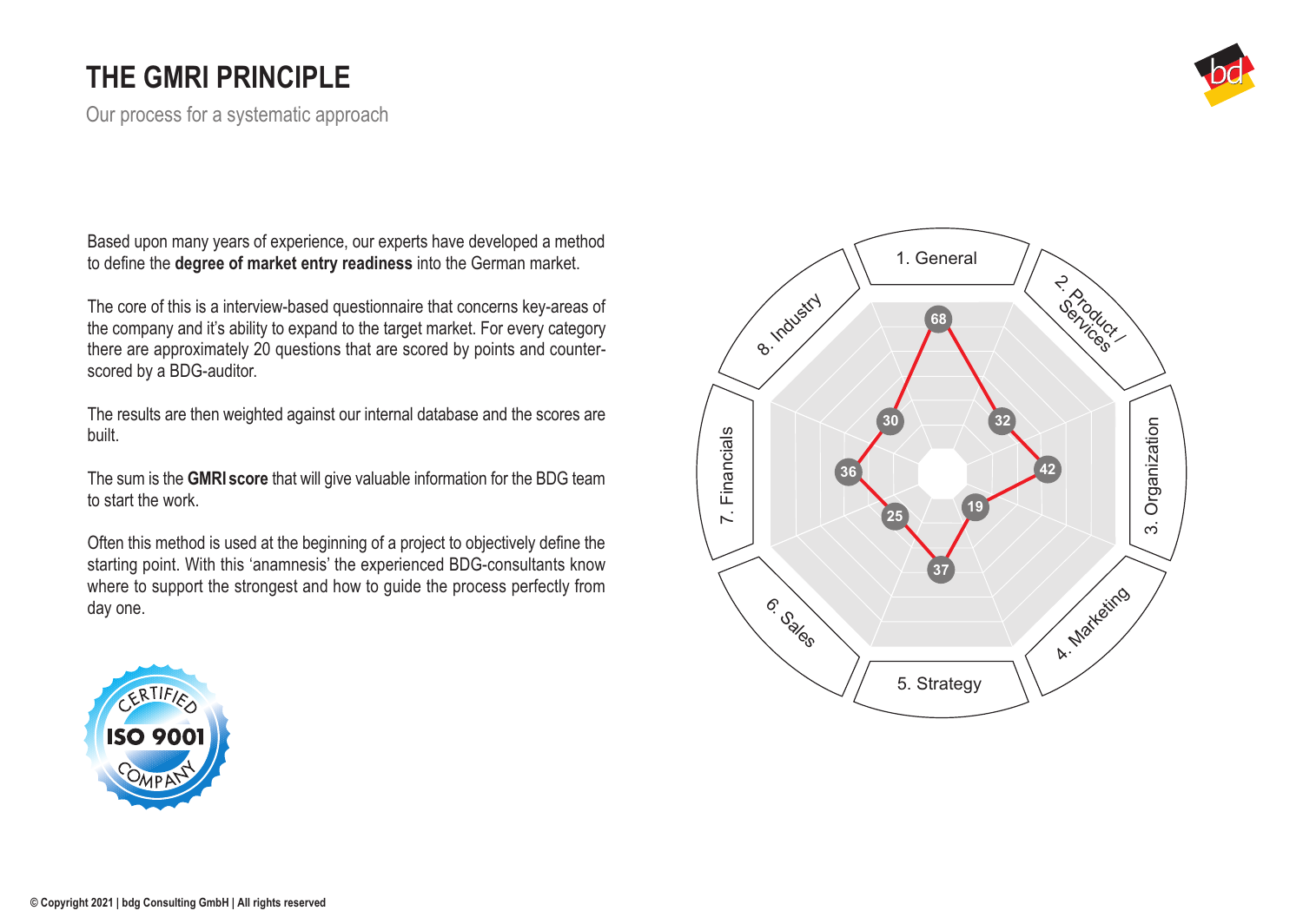### **FRAME CONDITIONS FOR THE GMRI TEST**

#### **The Test**

The interview itself can be done either in person or via phone or Skype. The interview takes 2-3 hours and the counterpart of the BDG auditor should be a senior or the decision maker of the company. Once the questionnaire is done, BDG will do the indexation and analyse all results. This takes up to one week and then the report with several graphics and very concrete recommendations is delivered as a PDFdocument. Of course this is discussed the your BDG contact and can be used perfectly for starting a common project or also "just" as a measurement of your company's status quo.

#### **The Fee**

The test itself costs **499 EUR** and is payable before the start of test. This includes our preparation, the interview itself, the report (2-5 pages PDF) and a short after-consultation with the delivery of the results.



### **Confidentiality**

Some of the questions go deep and concern potential structural weaknesses, financials or strategic planning. It is more than clear that BDG is obliged to strict secrecy in concern of all information that are shared between the parties through the test. You will also get this in writing, since we are not afraid of liability in this matter. Discretion and professionalism are the foundations of our work!

#### **Quality and Further**

BDG is regularly audited according to **DIN ISO 9001:2015** and we are proud of our methods and our high standards. Our new instrument **German-Market-Readiness-Index** is a contemporary and swift diagnosis drawing essential information together and making strengths and weaknesses immediately visible. With this dashboard of information and the corresponding indexation, we know where to intensify our support and to push the project in the right direction.

**© Copyright 2021 | bdg Consulting GmbH | All rights reserved**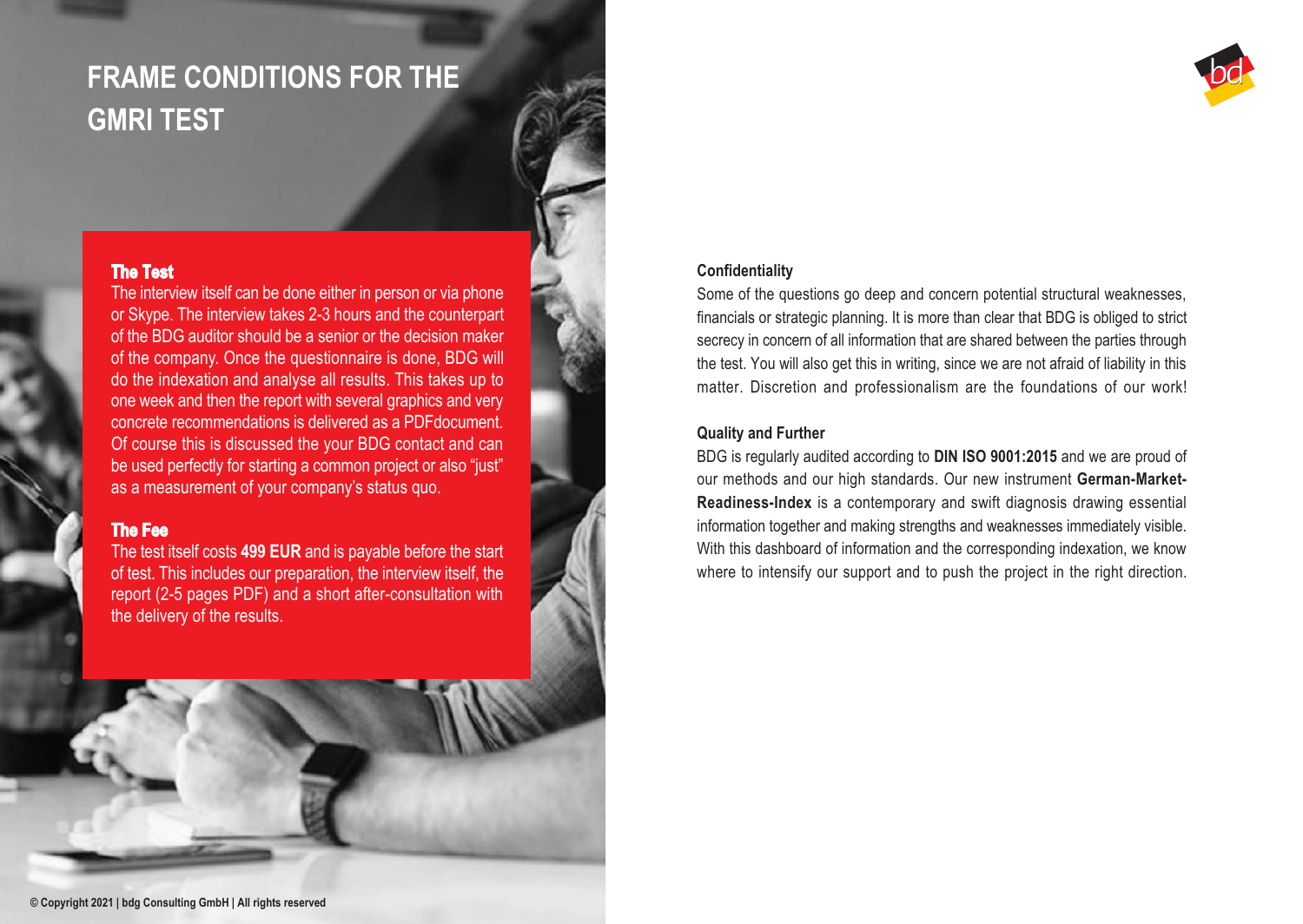### **ABOUT US**



**BDG is focussed on market entry Germany.** We understand the needs of business development, sales and marketing, when entering the German market. This is also reflected when assisting with the incorporation process to achieve your business objectives successfully. We are entrepreneurs ourselves and do not consult you generically!

**BDG delivers quickly.** We are well experienced in business development and experts for foreign companies in Germany. With a huge network of professionals in Germany, we know what we are doing.

**BDG References.** BDG has assisted numerous companies and entrepreneurs on the German market and continues to do so. Rely on our professionalism that is based on success-orientation and a high degree of dedication.



**Thim Werner** Managing Director



**Annika Lauer Consultant** 



**Dr. Carsten Schröder** Senior Consultant



**Ute Janssen** Senior Sales



**Martina Mantei-Bellingen** Senior Sales



**Marc Heimann** Junior Consultant